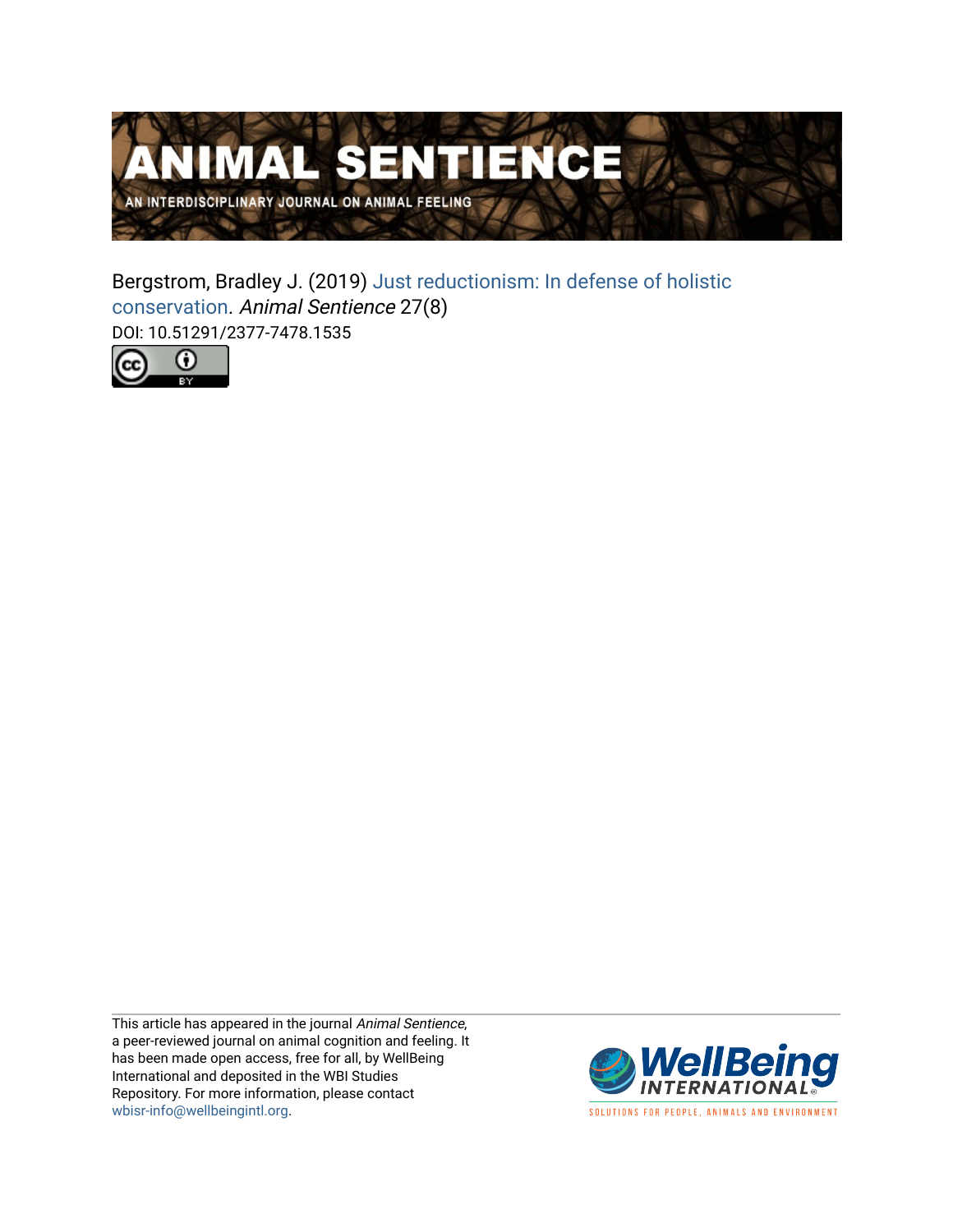## **Just reductionism: In defense of holistic conservation**

Commentary on **[Treves et al](https://animalstudiesrepository.org/animsent/vol4/iss27/1/)**. on *Just Preservation*

## **Bradley J. Bergstrom**

Biology, Valdosta State University

**Abstract:** Treves et al. (2019) argue that individual organisms should be protected by the courts. This already happens in many countries for rare and endangered species and for symbolically important species (e.g., raptors, songbirds, and bats in the U.S.), and through the international treaty for whales. But protection of these individuals stems from a focus on preserving their populations, whereas hunting of individuals is still a culturally accepted practice. Killing of individuals should be limited to valid reasons (e.g., eating the meat) and covered by fair-chase and humane-killing laws (which is not always the case). But "futurity" will not inherit present-day individuals. What we owe them are healthy populations and species, and functioning, diverse biotic systems. Conservation biology is already rightly focused on this holistic view. Finally, empowerment of women and reform of economic systems will do more to stem the loss of biodiversity than adjudication beyond that already in service of protecting vulnerable species.

> **[Brad Bergstrom](mailto:bergstrm@valdosta.edu)** is Professor of Biology at Valdosta State University. His research interests are in higher vertebrate ecology and conservation. **[Website](https://mypages.valdosta.edu/bergstrm/)**



I will start with the disclosure that I am neither a philosopher nor a social scientist — fields which necessarily inform conservation goals — and my day job precludesfully digesting the unexplained, jargonistic arguments referenced by Treves et al. (2019) in their hundred citations. But I commend the authors for recognizing the dire prospects for preserving our biosphere on our present course, and for their optimism in the hope that a radical restructuring of our private and public ethics and institutions can turn things around.

I am an ecologist and conservation biologist, though, and I do not agree that humanity's failure to address the biodiversity crisis is the fault of conservation biology — which after all is the hard science, and one of several academic disciplines, that supports the *goal* of conservation nor that the field matured with a "muddled ethic." If we are mostly concerned about "futurity" (and I submit "posterity" better fits what we're talking about, because it emphasizes the natural heritage we bequeath our human and non-human "descendants"), then surely the species must be given higher priority than the individual, because its lifespan is many orders of magnitude longer (a bit less so for sequoias and bristlecone pines!).

Here, I agree with Washington's (2019) critique. Save for those few species composed of individuals with great longevity, our great grandchildren will not be negatively affected by loss of individuals nearly as much as by the disappearance of species and by the decline in populations (and *numbers* of individuals), in genetic diversity within those groups, and in the interactions and relationships among diverse communities of species that comprise functioning ecosystems. These are all levels of biodiversity that conservation biology fully and rightly embraces (Soule 1985). For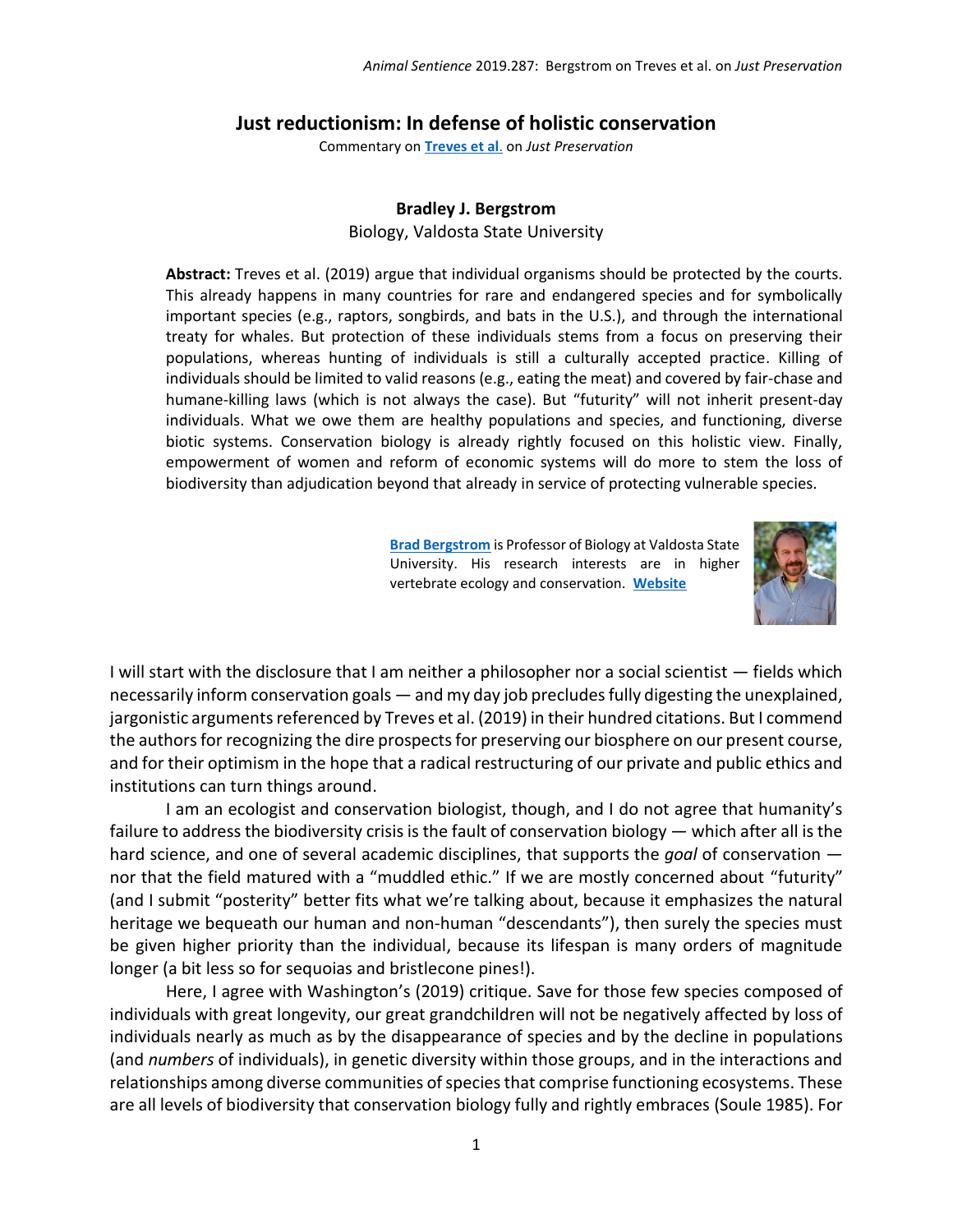example, extirpation of a strongly interacting species (Payne 1980), or even a reduction in its population below "ecologically effective densities" from one ecosystem, may cause the "extinction" of an important ecological interaction (Janzen 1974).

I see the ethics of human valuation and the treatment of non-human individuals as important but separate from conservation, especially in the case of non-vulnerable species. Even as Descartes was devaluing non-human animals in Europe, in 1641, the Massachusetts Bay Colony charted an opposite course and established humane treatment laws for domestic animals (Francione 1996); unfortunately, 11 years earlier they began bounties on gray wolves, which culminated in their extirpation from New England by 1840 (Benfy 2013). In significant parts of our society today, valuation of species of wild predators has not advanced in these four centuries (Bergstrom et al. 2009).

Later in his life, President Theodore Roosevelt (TR), a noted naturalist and hunter, extended his ethic of humane treatment of domestic animals to wild animals, but he had a strong passion for preservation of all wild species and a holistic view of our natural heritage as the current generation's "duty to the whole, including the unborn generations, [which] bids us to restrain an unprincipled present-day minority from wasting the heritage of these unborn generations" (TR in 1916, as quoted by Brinkley 2009). Futurity indeed. TR established 150 national forests, over 30 national wildlife refuges, and over 20 national parks and monuments.

Although I think they could be much more tightly regulated in many cases, is conservation (or preservation) worse off because regulated hunting and tree harvests are allowed on some of these federal public lands? Just drive through some private timberlands if you don't know the answer to this question. TR is in many ways the grandfather of American conservation, and Aldo Leopold is his heir. Although Leopold disavowed his early career as a predator control agent and came to value the individual, he never became anti-hunting, a position that Treves et al. (2019) seem to be on the verge of articulating. Leopold (1949) noted, "A thing is right when it tends to preserve the integrity, stability, and beauty of the biotic community. It is wrong when it tends otherwise." His land ethic took egocentrism and anthropocentrism out of conservation biology, put the focus on functioning natural ecosystems retaining all their "parts," and is still the closest thing to a guiding philosophy we have. Conservation biology since then has mainly focused on refining what drives integrity and stability in biotic communities; in other words, perfecting the wheel, not reinventing it.

To survive, every heterotrophic organism is necessarily a predator (although non-human herbivores' and human vegans' prey are not sentient) and is also ultimately prey, or some other species' "natural resource." That *Homo sapiens* uniquely kills more prey and takes more resources of every variety than it needs has been an inexorable reality since the agricultural "takers" outcompeted the hunter-gatherer "leavers" (Quinn 1992), perhaps an inevitable result of the evolution of our "big brains," which has made us poor planetary citizens (Vonnegut 1985) and has left us with exponential growth in technology for technology's sake.

Treves et al. are right to criticize technology and not cling to it as the biosphere's hope, as many environmentalists do. But is their prescription of planetary self-governance and Courts of Nature (is that one per each of the world's 200 countries, or just one for the whole world?) any more realistic? I wish I shared their optimism about such an unprecedented outcome of feedforward control of human excesses. If only Bhutan could take over the world. If humanity did have such capacity of shared will — and it had better develop it in 10 to 15 years before we pass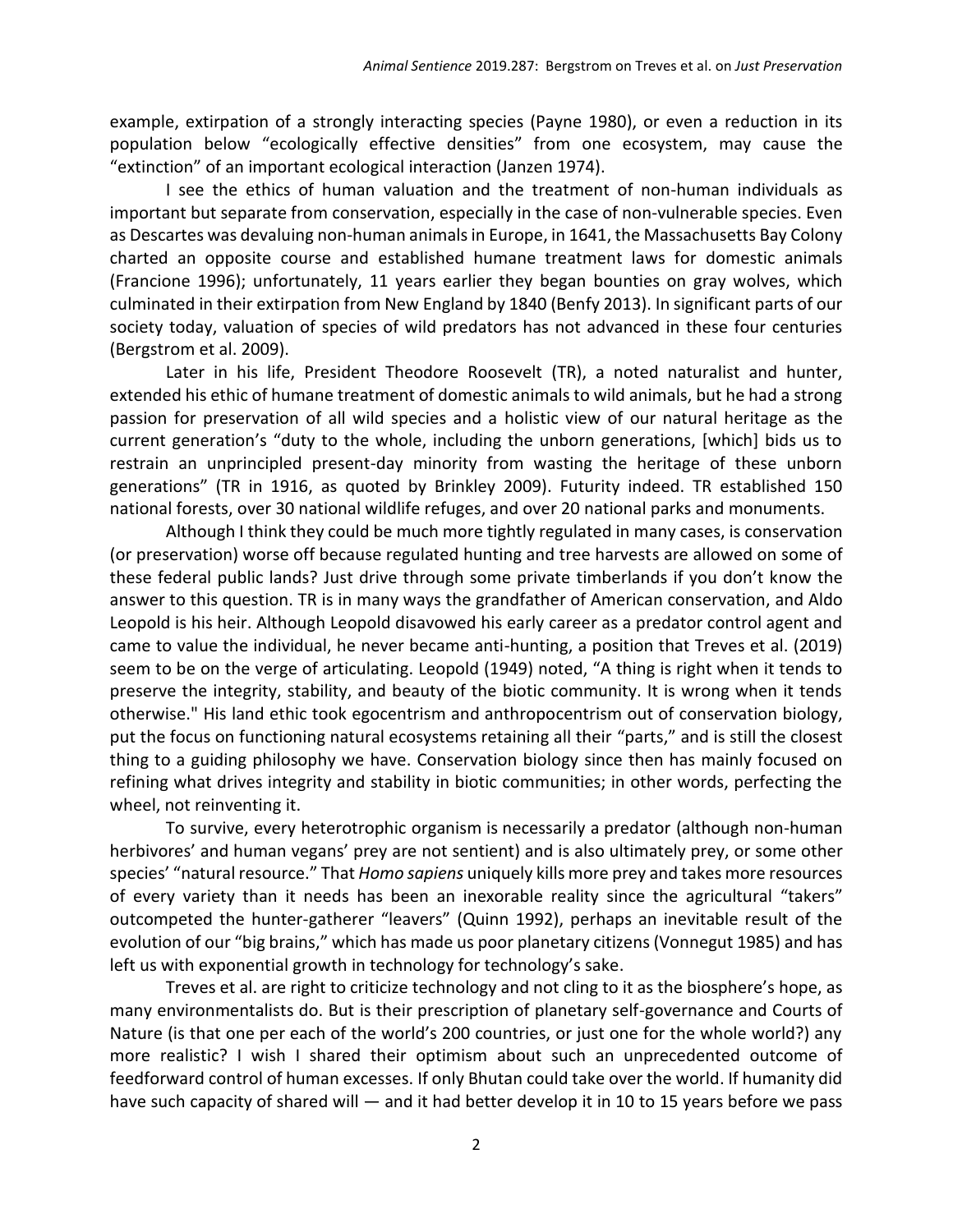the tipping point of anthropogenic climate change, after which much of life is doomed regardless (IPCC 2019) — I would argue a much more salutary strategy for the sake of Gaia is to freeze and then roll back human population growth rather than grant full civil rights to all non-human individuals. In fact, it is more important for preservation of the biosphere that women in all of Earth's societies and cultures be granted not only civil rights but equality. Though challenging, that is a more achievable goal than civil rights for individual non-humans, and it will do much more to halt the great amplifier, if not underlying cause, of all environmental degradation.

Once the human population is reduced, per-capita consumption of the resources of land and sea (including water, air, soil, standing-crop root biomass, and all levels of biodiversity) must be reduced by widespread global agreement and cooperation. Here again, empowered women, especially in rural, agricultural societies, play a key role in environmental sustainability (Aditya 2016). Making this an even more urgent goal is the fact that these societies largely exist in key hotspot areas of global biodiversity (Ricketts et al. 2005).

Adjudication by courts (national or world) is not likely to be the primary and most efficacious means of achieving the preservation of nature, given the recent pullout of the United States from international agreements like the Paris Climate Commitment and its long-time refusal to submit to international courts. Evolution of economic systems away from the pathology of endless economic growth (which will become self-defeating as nature's economy votes last) may be more powerful. Adoption of the Genuine Progress Indicator (GPI), which accounts for environmental degradation and erosion of social justice — to replace the Gross Domestic Product (GDP) — which counts pollution, over-exploitation, and medical costs of environmental degradation as positives — would be a single prescription that could move the world toward sustainability, including slowing the loss of biodiversity (Victor 2010). This would trigger laws and practices that raise the economic costs of greenhouse gas emissions (e.g., carbon taxes) that are destroying the Earth's natural capital. I don't discount the role of the courts, but they must work to enforce laws and constitutions that are not yet up to the task. A test case is in progress in Canada, where 15 youth have filed a lawsuit against their government for violating the national charter and public trust doctrine in failing to prevent climate change (Suzuki 2019).

The 1973 U.S. Endangered Species Act was a great and groundbreaking idea and has prevented the extinction of many species (at times aided by federal courts); it also spawned a global non-governmental effort to evaluate the threats to all species of life (The IUCN Red List). Australia's 1999 Environment Protection and Biodiversity Conservation Act is, in principle, an improvement on the Endangered Species Act in that it recognizes and designates endangered biotic communities. It is a move toward a more holistic view of nature, while still evaluating risks to species survival separately. A shift of focus onto individual organisms — especially those that are not threatened or declining  $-$  is a form of reductionism that implicitly denies the emergent properties of ecosystems and the ecosphere. In my view, although it may increase societies' regard for the intrinsic value of every organism, it does not advance the cause of conservation.